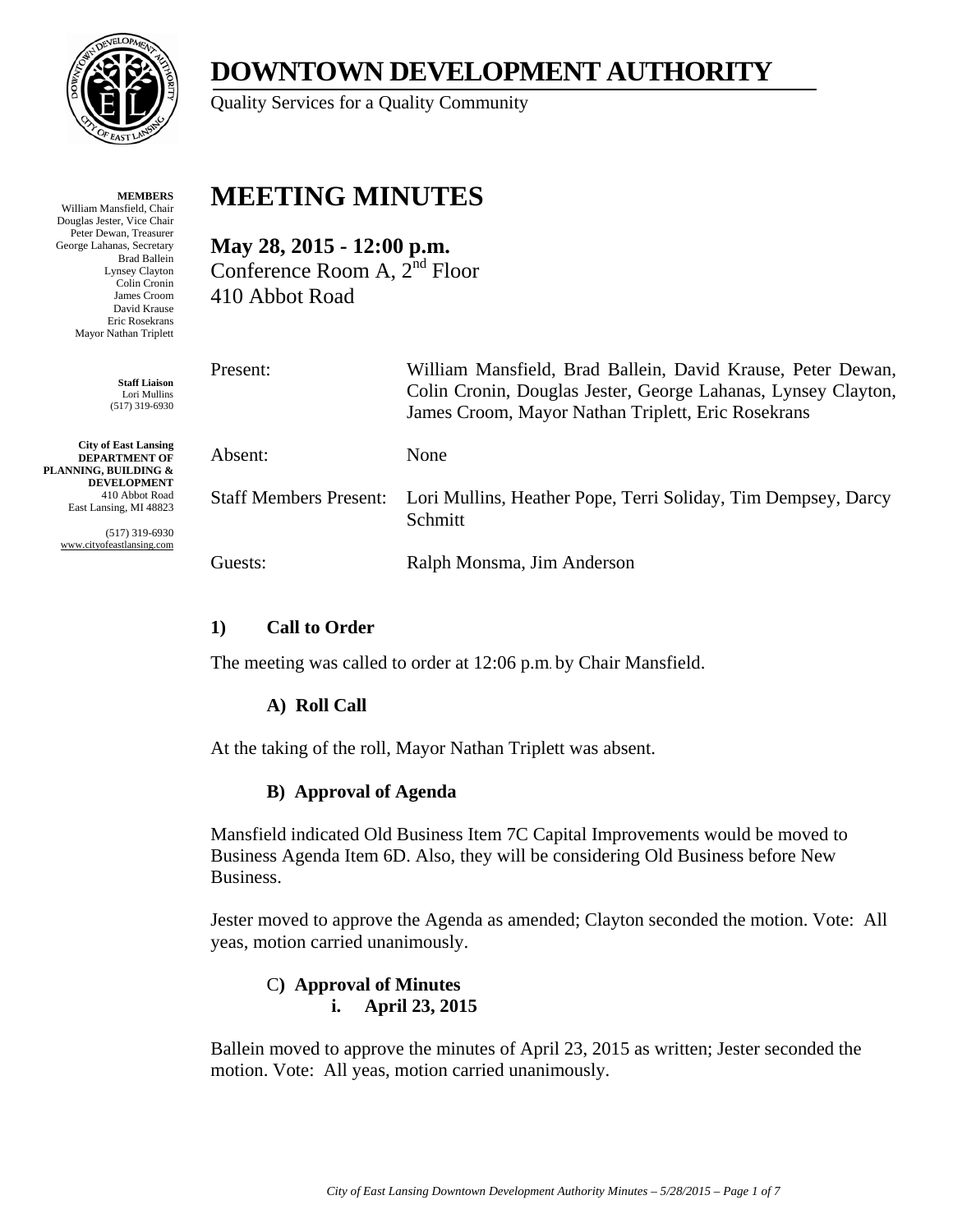## **2) Financial Reports A) Treasurer's Report for April 2015**

The Board accepted the Treasurer's Report.

- **3) Written Communications** 
	- **A) Letter of recognition to Dan O'Connor**
	- **B) Referral letter CVS 240 M.A.C. Avenue**
	- **C) Referral letter Lingg Brewer's project 500 Albert/122 Division**

These letters were included in the packet.

## **4) Communications from Staff A) Development Agreement with Park District Investment Group**

Mullins said the latest version of the Development Agreement was sent out to the Board with markups. Staff is still awaiting NDC's review of the financial piece, as well as due diligence on the parking structure. She said the intention is to have the reports back by next month to be reviewed by the committees and the full Board. She indicated the entire Board may attend the June Project & Infrastructure meeting.

## **B) ROW Applications for Cosi and Harper's Restaurant & Brewpub**

Pope said the right-of-way applications are the same as in previous years, which staff approved. Pope said there was a question at the Project & Infrastructure meeting about the \$50 fee for Harper's to use the ROW. She explained because it is a temporary ROW for only five days, it is only \$50. The \$50 per seat charge is for restaurants with outdoor dining during March through October.

## **5) Communications from Audience**

Ralph Monsma, 1350 Red Leaf Lane, said the financial review of PDIG is just starting and felt that only looking at partners who are over 20% invested is too low a bar; he felt that the background of all of the partners should be looked at since the management of PDIG has been a concern.

Jim Anderson, 968 Roxburgh, commented on the May 20<sup>th</sup> Staff Report for 1301 and 1307 E. Grand River Avenue & 116-132 Spartan Avenue. He asked the Planning Commission to be more sensitive to Site Plan Review Requirement b(5) Environmental Protection. He stated the large oak tree on this property might be the tree which the City of East Lansing logo is based on, and he felt it is of extraordinary value to this community.

## **7) Old Business Agenda**

**A) 1301 and 1307 East Grand River Avenue & 116-132 Spartan Avenue Site Plan and Special Use Permit** 

Mullins indicated this was discussed at the Project & Infrastructure meeting and at the Planning Commission meeting last evening. She said the building was redesigned to go around the large oak tree and has changed dramatically—it is now six stores with one level of underground parking. She said it has a very nice landscape feature and is a better design with open greenspace.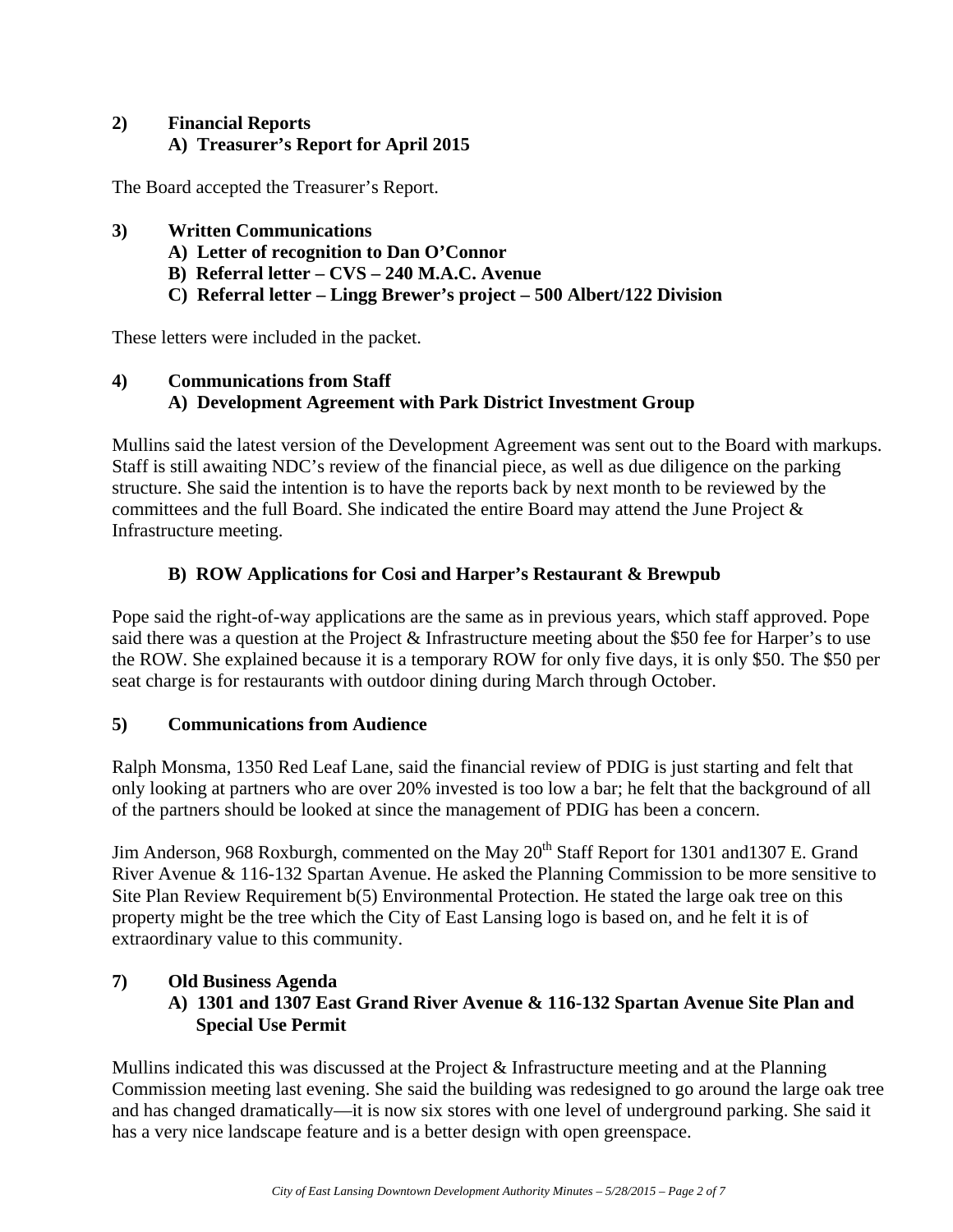#### Triplett arrived at 12:20 p.m.

Schmitt stated the Planning Commission voted unanimously to recommend approval of this application. They are trying to save the tree but are aware that it might not survive. She said the developer has been in contact with Robert Phipps, who was concerned about visibility since his building is not as tall. Schmitt stated a difference in height between adjoining buildings is not unusual in an urban setting. Ballein expressed concern about more TIF dollars which may be spent because of building around the tree. Joe Goodsir, the applicant, said he is meeting with a consultant this afternoon about the TIF. He said he has responded to the community's concerns as he initially did a four-story building, which had less stories than is allowed there in the B-2 District. Mullins said the Brownfield request is not yet before the Board. Clayton pointed out there was a gas station here, and it is the ideal site for a Brownfield development.

Jester moved to recommend approval of the Site Plan and Special Use Permit; Krause seconded the motion. Krause said he felt the site plan has really improved and that this is a quality project.

Goodsir said he may have information about the Brownfield later this afternoon and indicated there will probably be contamination from the old gas station. Regarding the health of the tree, Lahanas said this is not the same tree that was the basis for the East Lansing logo. He asked that Goodsir have an arborist check on the health of the tree. Lahanas stated the Brownfield Redevelopment Authority and the City Council will look at the TIF. He felt the project looked very good.

Goodsir indicated there will be 1,600 square feet of retail space, and the building's future tenants will complement the tenants in Brookfield Plaza. He indicated if the tree does not survive, they will preserve the greenspace, as it is still a great park area. In response to a question about the width of the sidewalk running along Grand River Avenue, Schmitt said a minimum of 8 feet is required under City Ordinance, but the Urban Design Guidelines (UDG) trumps the 8-foot minimum. The Planning Commission added a condition of approval which stated the site plan must meet the requirements of the UDG. Ballein expressed concern about soil remediation required by gas station.

Dewan asked how the parking will work for the residents and for the retail. Schmitt said they are proposing the minimum required, and staff encouraged them to reduce that by 25%. Six commercial spaces are required and 139 for residents; they are using bike spaces to get additional bonus points and are meeting the requirements without the 25% reduction. She added that with approval of the plan, the applicant can regulate the parking and has the ability to allocate the residential parking in a different way. Residents do not have to pay for parking spots unless they absolutely need it.

Vote on motion to approve the Site Plan/Special Use Permit for 1301 and 1307 East Grand River Avenue & 116-132 Spartan Avenue: All yeas; motion carried 11 to 0.

#### **B) 565 E. Grand River Avenue Site Plan and Special Use Permit**

Jester moved to recuse David Krause from voting; Cronin seconded the motion. Vote: All yeas. Motion carried unanimously.

Schmitt said the Planning Commission liked the architecture of the building and felt it blended in with surrounding developments. The applicant will remove the residential units from the first floor, which will help the balance between residential and commercial. This is partly due to a resident's concern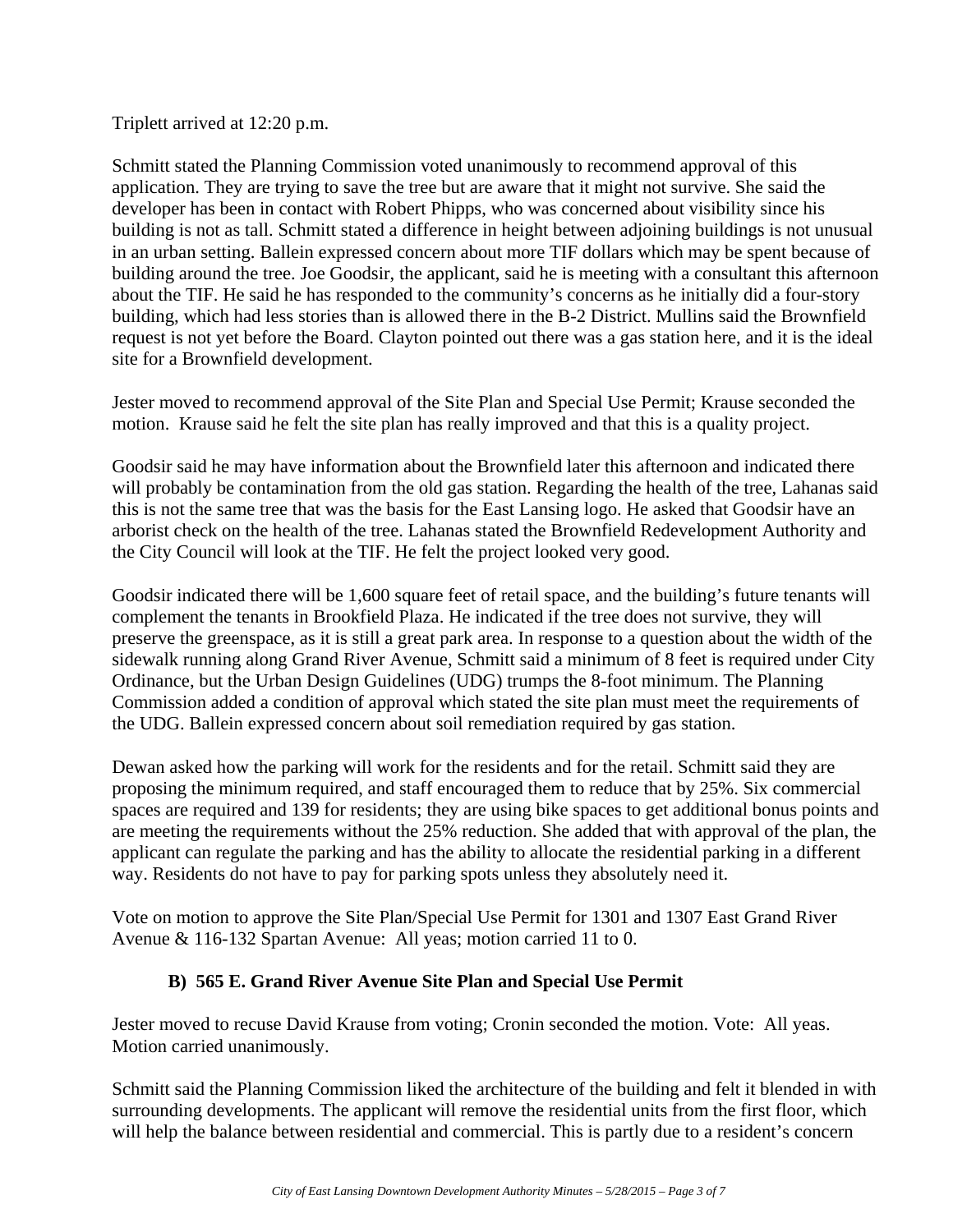about students living on the first floor having yard parties. She indicated the Planning Commission also discussed reduction of the amount of four-bedroom units; they felt their amount and size ensures that the building will have predominantly student occupants. She said the applicant is proposing to work with the City to widen the sidewalk on Albert Avenue an additional six feet. There will be an outdoor seating area, which will make the area more appealing to pedestrians. One of the conditions of approval states that residential units will be moved from the first floor.

Schmitt stated the applicant will work with the Department of Public Works on a plan for Bailey Street during construction. Mullins said there are two southbound lanes on Bailey Street, and when you get to Grand River Avenue the only option is to turn right, so it does not make sense to have those two lanes. She said staff talked about removing an entire lane and bumping the curb out six to 10 feet and widening the sidewalk, which would provide enough space for trees and benches.

Schmitt said the alley will be the primary loading and unloading area. Bicycle storage and mail service will be on first floor. Cronin asked if it could be widened on both sides. Krause said there are some soil problems and said he would have liked to have street widening along this project to make more room for the plaza area, which would be a great amenity. He mentioned he purchased excess materials from the Broad Museum.

When asked about the windows which are projecting toward Bailey Street, Schmitt said the windows are overhanging the right of way and the applicant will have to get approval from the City Council.

Jester moved to recommend approval of the Site Plan and Special Use Permit for 565 E. Grand River Avenue to City Council; Clayton seconded the motion. Vote: All yeas 10 to 0; with Krause being recused.

Cronin left at 11:55 p.m.

#### **6) Business Agenda A) Taxis**

Mullins said the draft letter was discussed by the Public Policy Committee and will serve to provide some support for the Greater Lansing Taxi Authority. She indicated City Clerk Marie Wicks came to the Public Policy and Business and Market Development Committee meetings and discussed work being done to license taxis around the region. Right now each jurisdiction has its own requirements. The new program would have consistent requirements for taxi companies—there would be standard training and screening, MDOT physical, background testing, etc. She said they have had a good response from Lansing, the Airport, MSU, and some of the townships. Wicks' letter states eventually the City would like to see more requirements pertaining to the quality of vehicles.

Mansfield stated that the Authority has done a good job so far. He felt it is important for the Taxi Authority to hear from business owners and to also look at standardization across the region of the safety of vehicles, background checks of drivers, ethics, price gouging, etc.

Lahanas said if anything deserves a regional approach, this is it as taxis go across borders. He stated he supports the Taxi Authority as a member of the DDA and from a City approach.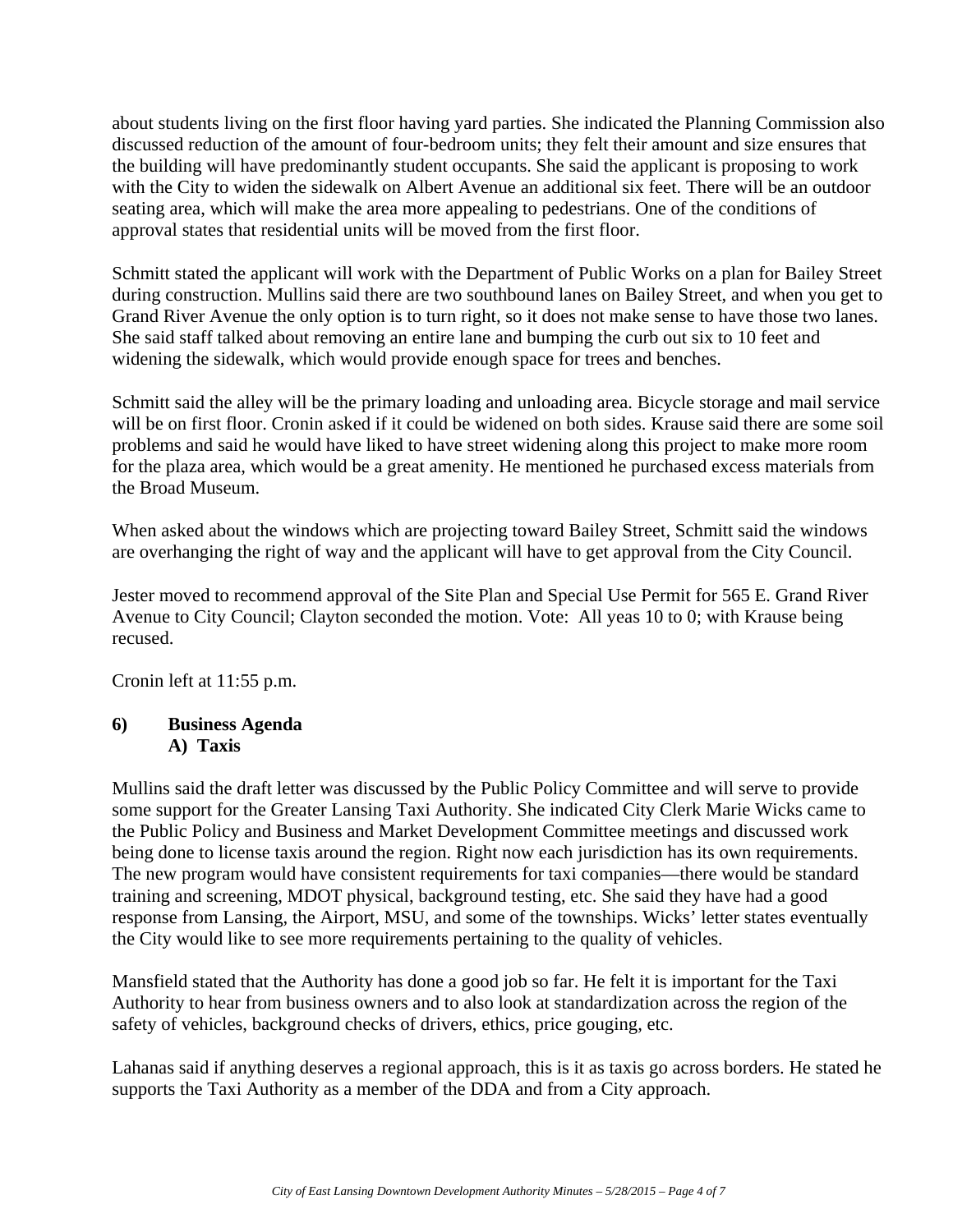Mayor Triplett noted the Taxi Authority documents provide minimum transportation regulations for companies like Uber. It is unclear if and when the State legislature will have regulations for Uber, which is now exempt from the taxi requirements. He stated the City has worked with Uber to design a set of 13 standards which are responsive to our public safety concerns and have clearly delineated rules. If the legislature adopts a different approach, the City would have to change its rules. He said there is proposed legislation to de-regulate all taxis with fewer than nine passengers in capacity. Right now the adjoining townships only have the State rules. If the legislation passes, the Authority will have the only requirements for taxi companies with fewer than nine vehicles. He indicated that Delta and Meridian Townships have voted to be under the Taxi Authority, and Delhi Township will do so soon; the only jurisdiction which has not joined is Lansing Township.

Croom moved to authorize the Chair of the DDA to sign the letter to the Taxi Authority; Rosekrans supported the motion. Vote: All yeas. Motion carried unanimously.

Mayor Triplett left at 12:58 p.m.

## **B) ROW Application for Sweet Lorraine's Fabulous Mac n' Cheez! – 547 E. Grand River**

Pope said Sweet Lorraine's wants to place three tables in the 500 block of East Grand River. The City's Engineering Department said because of the MDOT right of way along Grand River, the tables would have to be against the building and can't protrude out. There are also ADA considerations. Pope indicated the Board could approve the ROW application based on Sweet Lorraine's coming back with a revised table layout and meeting all of the engineering requirements.

Ballein moved to approve the ROW application for Sweet Lorraine's Fabulous Mac n' Cheez! with the condition that they come back with a revised table layout and meet all engineering requirements; Clayton seconded the motion.

Vote on motion to approve the ROW application: All yeas 9 to 0.

## **C) Management Agreement – Evergreen Properties**

Pope said for the past couple of years Metzger Realty has managed the 328, 334, 340 and 344 Evergreen properties, but decided not to renew their contract for next fiscal year. Staff is recommending that the DDA enter into a Maintenance Agreement with John Reynolds dated 6/1/15 through 8/31/16, which is essentially the same agreement the DDA had with Metzger. Jester moved to approve the Management Agreement with John Reynolds; Ballein seconded the motion. Vote: All yeas. Motion carried unanimously.

## **D) Capital Improvements Program**

#### **E) Installation of Rubber Mulch**

Pope made a Power Point presentation of the capital improvements projects for fiscal years 2015 and 2016. She referred to the spreadsheet in the packets and said the projects for FY15 have to be completed by June 30, and the items highlighted in yellow have not yet been implemented. Pope reviewed the project locations.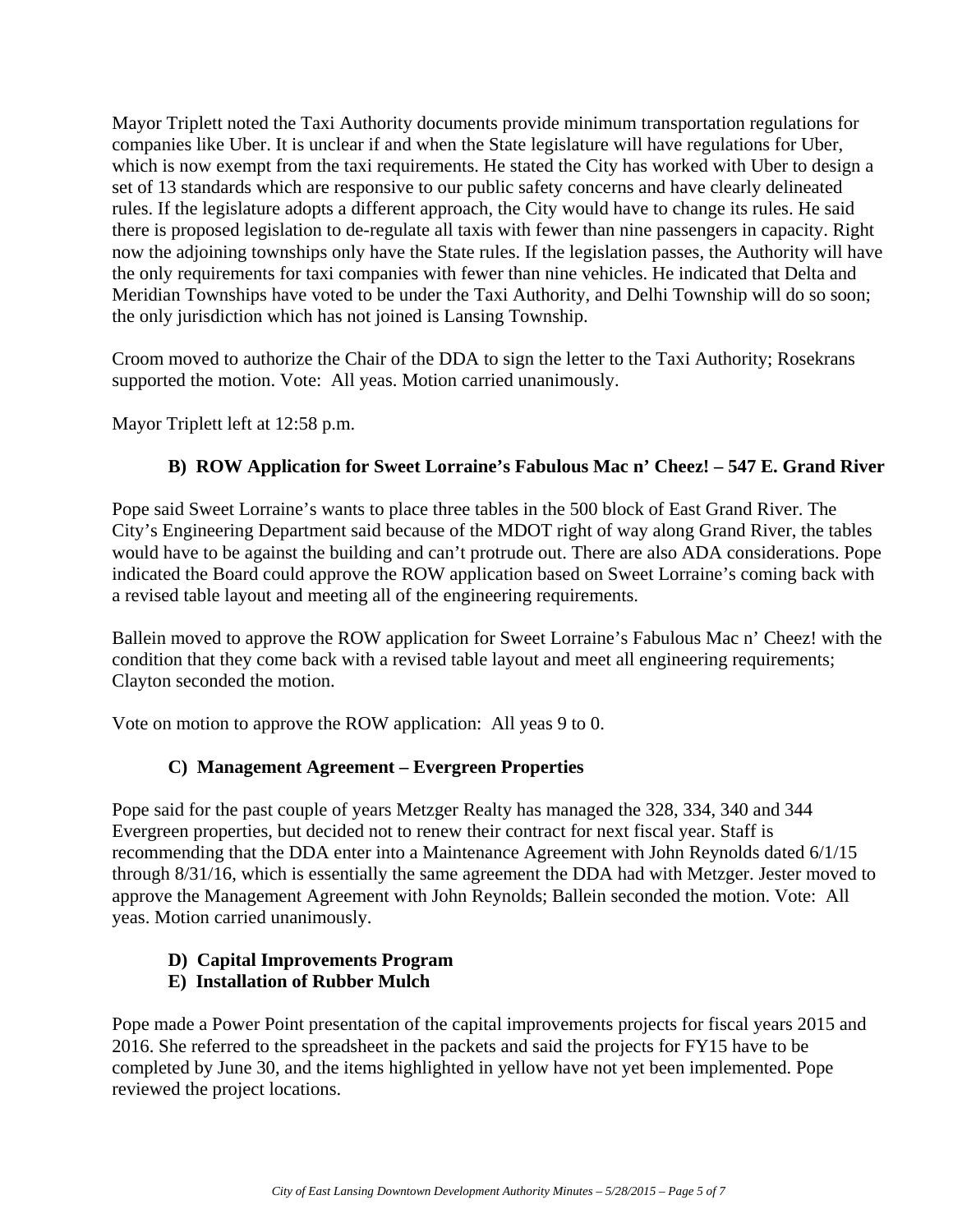Pope indicated the City will be installing rubber mulch where tree grates used to be in the 200 through 500 blocks of East Grand River, which will then meet ADA requirements. Dewan commented that the bike loops on the back of the fire pit on Ann Street Plaza would impede people's ability to sit along there. Jester expressed concern about other spots for bike loops on the plaza which would disrupt pedestrian flow and seating patterns which we see for performances and suggested using bicycle spaces instead. Mullins said staff did not want clutter on the plaza, and the bike rack along Grove Street will help. The City will install planters to protect the bikes. She said if the Board feels we should have less bike loops on the plaza and put them elsewhere, we could install signage to direct bicyclists to Grove Street. The Board also discussed adding more green planters. Pope discussed adding public art with game tables and more chairs in Ann Street Plaza and a surface-mounted bike rack in front of the Grove Street parking garage.

Pope said the budget for this year for 16 bike loops is \$2330.16, and rubber mulch is \$1,625.00, for a total cost of \$3,955.16. The balance in the Streetscape Budget is \$22,240.00. Mullins said staff is asking for approval of expenditures for the bike loops; staff would decide the final locations based on the discussion here today. Staff is also asking for approval for the rubber mulch. She said the Capital Improvements Plan will be on the Board's Agenda next month.

Jester left at 1:30 p.m.

Clayton asked if some improvements included in next year's budget could be done this year. Pope said next year's budget is \$80,000. Mullins said we are coming to the end of FY15; staff discussed having a Patronicity project for finishing touches on the plazas. She said the City would like community support for a State matched grant through MEDC's Patronicity Program. She said funding of the planters would be good for that.

Dewan moved to approve the recommended changes by staff for this fiscal year in the amount of \$3,955.16, which includes the rubber mulch at a cost of \$1,625.00, with the condition that the bike loops don't restrict access to Ann Street Plaza or the seating areas. Ballein seconded the motion.

Mansfield asked that the subcommittees look at the FY16 improvements and suggested a walk-through with staff.

Vote on motion to approve the recommended changes for FY15: All yeas 8 to 0. Motion carried unanimously.

#### **8) Committee Reports**

**A) Executive and Finance Committee** 

- **i. Synopsis of May 21, 2015 Meeting**
- **ii. Allocation of Funds for Open Mic Night**

Dewan said the allocation of \$350 for Open Mic Night was approved at the Executive and Finance Committee meeting.